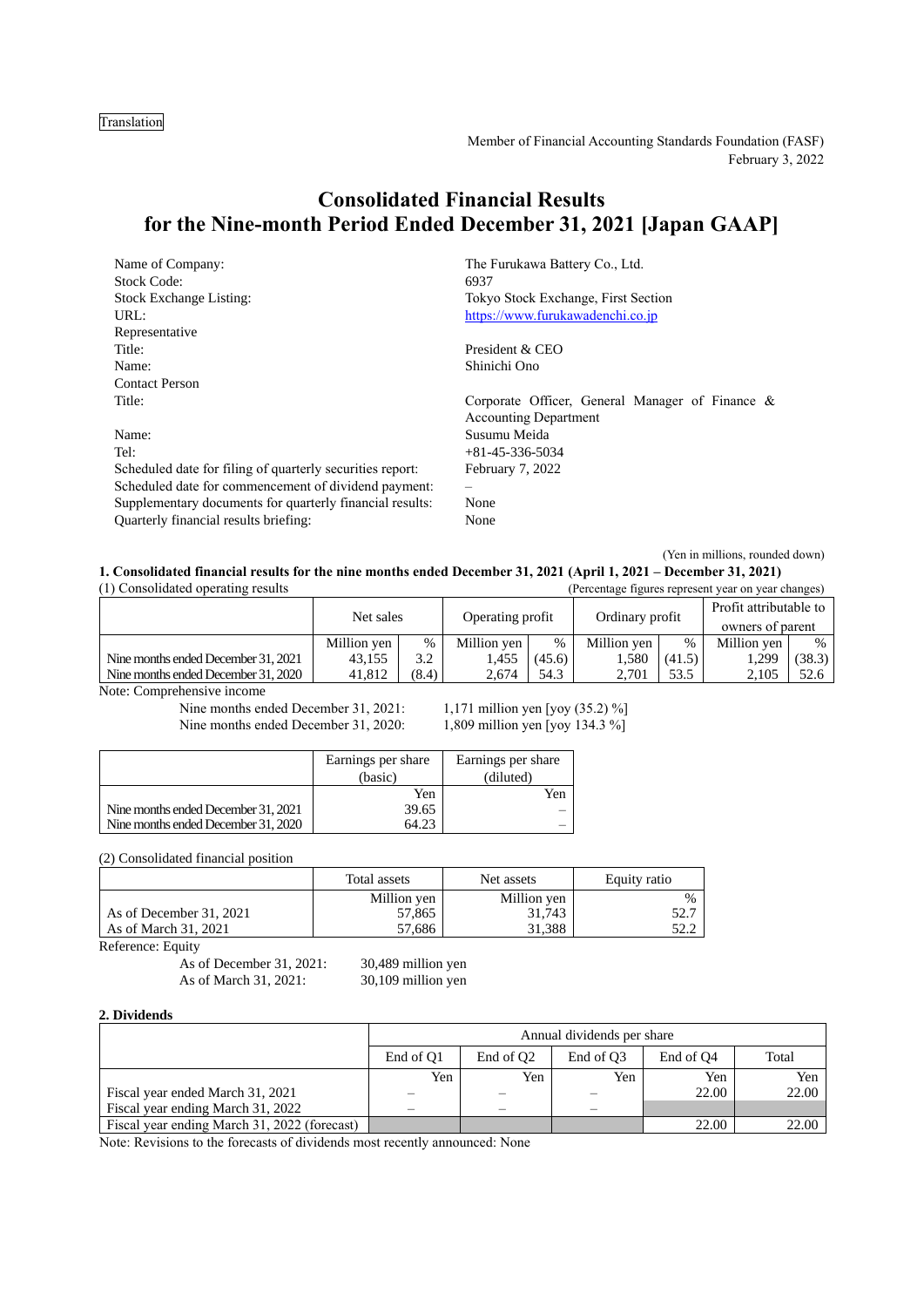|                                      |                |           |                  |        |                 |        |                                            |       | refectuage ligures represent year-on-year changes) |
|--------------------------------------|----------------|-----------|------------------|--------|-----------------|--------|--------------------------------------------|-------|----------------------------------------------------|
|                                      |                | Net sales | Operating profit |        | Ordinary profit |        | Profit attributable to<br>owners of parent |       | Earnings<br>per share                              |
|                                      | Million<br>yen | %         | Million<br>ven   | %      | Million<br>yen  |        | Million<br>yen                             | %     | Yen                                                |
| Fiscal year ending<br>March 31, 2022 | 63,000         | 5.1       | 3.300            | (25.0) | 3.300           | (26.3) | 3,450                                      | (4.6) | 105.25                                             |

 $(D_{\text{max}})$  year-on-year-on-year-on-year-on-year-on-year-on-year-on-year-on-year-on-year-on-year-on-year-on-year changes)

### **3. Forecast of consolidated financial results for the fiscal year ending March 31, 2022 (April 1, 2021 – March 31, 2022)**

Note: Revisions to the consolidated earnings forecasts most recently announced: Yes

#### **Notes:**

- (1) Changes in significant subsidiaries during the nine-month period ended December 31, 2021 (Changes in specific subsidiaries accompanied by changes in the scope of consolidation): Newly included: None Excluded: None
- (2) Use of accounting methods that are specific to the preparation of the quarterly consolidated financial statements: Yes Note: For details, please refer to "2. Consolidated Financial Statements and Related Notes (3) Notes on Consolidated Financial Statements (Application of Special Accounting for Preparing Consolidated Financial Statements)" on page 8 of Attachment.
- (3) Changes in accounting policies, changes in accounting estimates, and retrospective restatements:
	- (a) Changes in accounting policies accompanying revisions in accounting standards: Yes
	- (b) Changes other than in (a): None
	- (c) Changes in accounting estimates: None
	- (d) Retrospective restatements: None
- (4) Number of shares outstanding (common stock)
	- (a) Shares outstanding (including treasury shares) As of December 31, 2021: 32,800,000 shares As of March 31, 2021: 32,800,000 shares (b) Treasury shares As of December 31, 2021: 22,134 shares As of March 31, 2021: 22,086 shares (c) Average number of shares outstanding during the period (cumulative)
	- Nine months ended December 31, 2021: 32,777,899 shares Nine months ended December 31, 2020: 32,777,930 shares
- \* Quarterly financial results reports are not required to be subjected to quarterly reviews conducted by certified public accountants or an audit corporation.
- \* Appropriate use of performance forecasts and other special items:

(Disclaimer on forward-looking statements, etc.)

Forward-looking statements in these materials are based on information available to management at the time this report was prepared, and on assumptions that management believes are reasonable. Actual results may differ significantly from these statements for a number of reasons. Please refer to "1. Qualitative Information on Consolidated Financial Results for the Ninemonth Period (3) Explanation of Forecast for the Fiscal Year Ending March 31, 2022" on page 3 of Attachment for details on the assumptions used and other related matters concerning the forecast of consolidated financial results.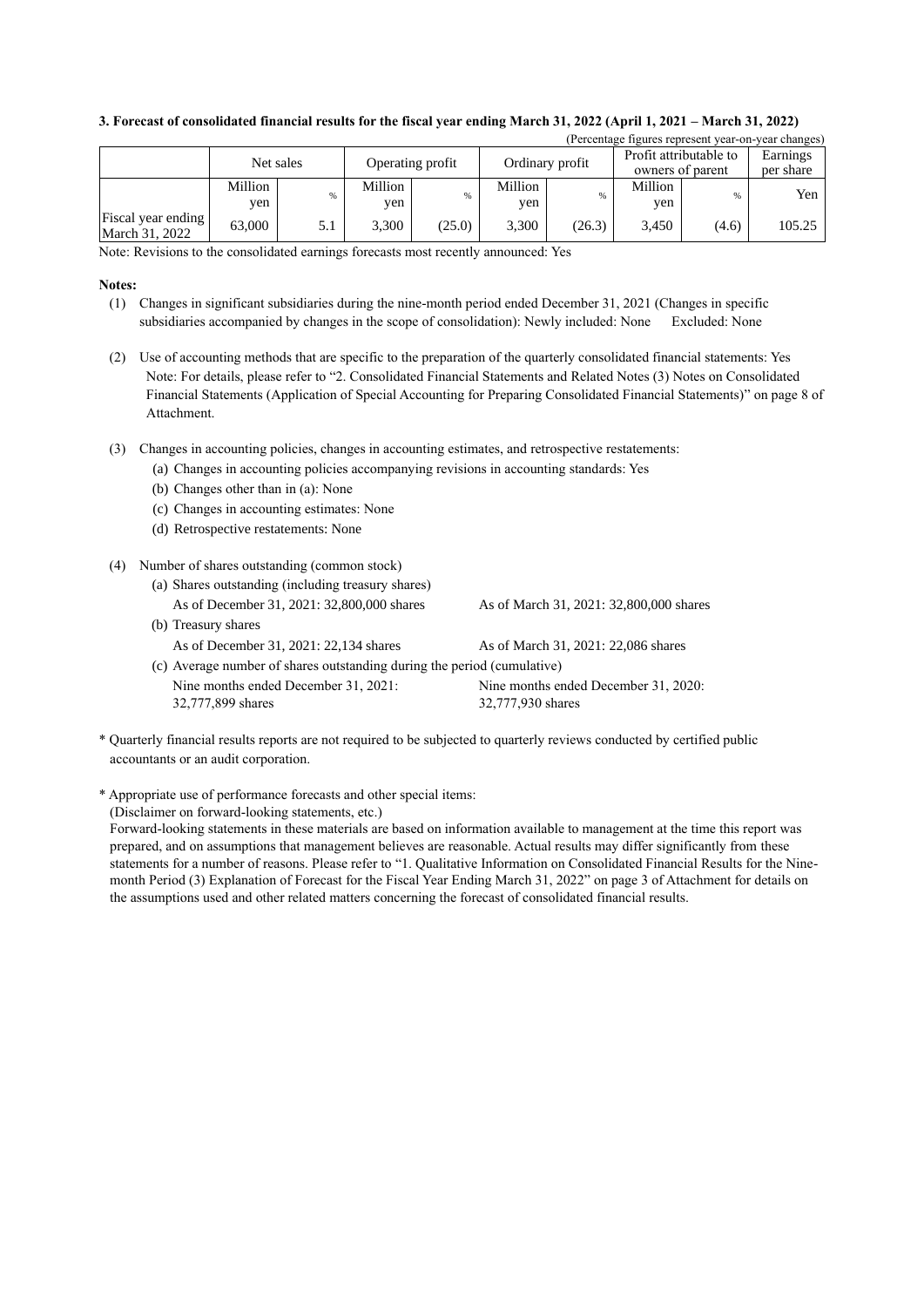Index of the Attachment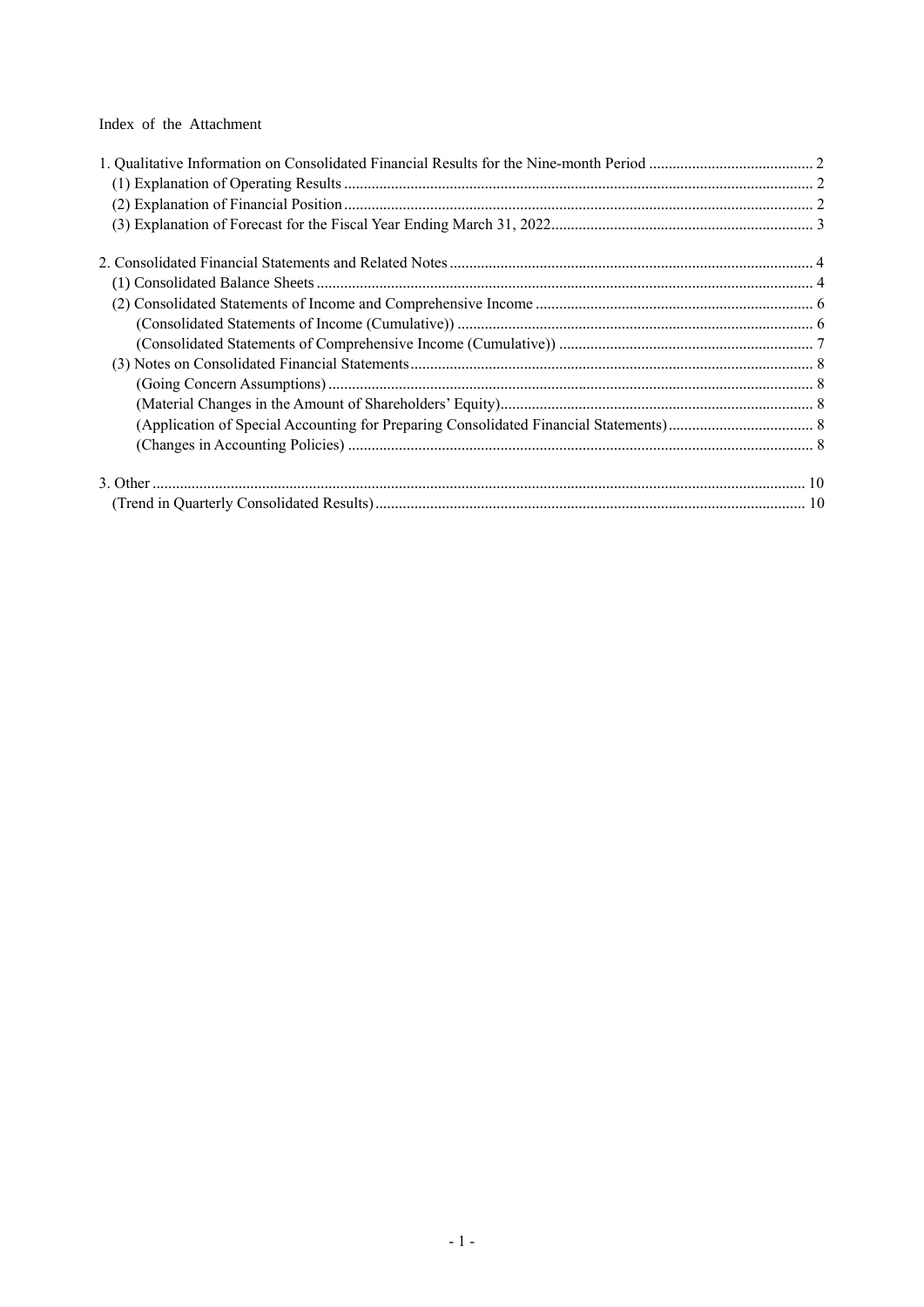#### <span id="page-3-1"></span><span id="page-3-0"></span>1. Qualitative Information on Consolidated Financial Results for the Nine-month Period

#### (1) Explanation of Operating Results

#### (Business Environment)

During the nine-month period ended December 31, 2021, the global economy was expected to recover due to the gradual loosening of restrictions on economic activity caused by the impact of the novel coronavirus disease (COVID-19), but the outlook is uncertain due to the spread of new COVID-19 variants and other factors.

Despite signs of moderate recovery due to the loosening of restrictions on economic activity caused by the impact of COVID-19 in the Japanese economy as well, the outlook continues to be uncertain due to supply-side restrictions and rising raw material prices in addition to the spread of new COVID-19 variants and other factors.

#### (Operating Results)

The Group recorded net sales of 43,155 million yen for the nine-month period ended December 31, 2021, an increase of 1,343 million yen (3.2%) year on year. Overseas sales were 14,336 million yen and accounted for 33.2% of total sales.

In terms of profit and loss, although sales were strong in the domestic market and Thailand market, operating profit decreased by 1,218 million yen year on year to 1,455 million yen and ordinary profit decreased by 1,121 million yen year on year to 1,580 million yen due to the rise in the price of major raw materials, such as lead.

Profit attributable to owners of parent came to 1,299 million yen, decreasing 805 million yen year on year.

The "Accounting Standard for Revenue Recognition" (ASBJ Statement No. 29, March 31, 2020) and relevant revised ASBJ regulations have been applied from the beginning of the first quarter of the current fiscal year, and compared with the previous method, net sales for the first nine months of the current fiscal year decreased by 1,837 million yen, operating profit decreased by 111 million yen, and ordinary profit and profit before income taxes each decreased by 98 million yen. For details, please refer to "2. Consolidated Financial Statements and Related Notes (3) Notes on Consolidated Financial Statements (Changes in Accounting Policies)."

#### <span id="page-3-2"></span>(2) Explanation of Financial Position

Total assets were 57,865 million yen as of December 31, 2021, which is 179 million yen more than at the end of the previous fiscal year. Current assets increased by 331 million yen from the end of the previous fiscal year to 29,354 million yen, while non-current assets decreased by 151 million yen from the end of the previous fiscal year to 28,511 million yen.

The main factors leading to the increase in current assets were increases in merchandise and finished goods and work in process.

There was a 564 million yen decrease in property, plant and equipment to 22,558 million yen. The main factor leading to the decrease was that the decline resulting from depreciation, etc. was greater than the increase in capital investment.

Investments and other assets increased by 148 million yen from the end of the previous fiscal year to 5,355 million yen.

Total liabilities as of December 31, 2021, decreased by 175 million yen from the end of the previous fiscal year to 26,122 million yen.

Current liabilities increased by 692 million yen from the end of the previous fiscal year to 15,380 million yen, and non-current liabilities decreased by 867 million yen from the end of the previous fiscal year to 10,741 million yen.

Interest-bearing debt, which is the sum of short-term borrowings and long-term borrowings, decreased by 386 million yen from the end of the previous fiscal year to 5,692 million yen.

Equity as of December 31, 2021, increased by 380 million yen from the end of the previous fiscal year to 30,489 million yen, resulting in an increase in the equity ratio from 52.2% at the end of the previous fiscal year to 52.7%.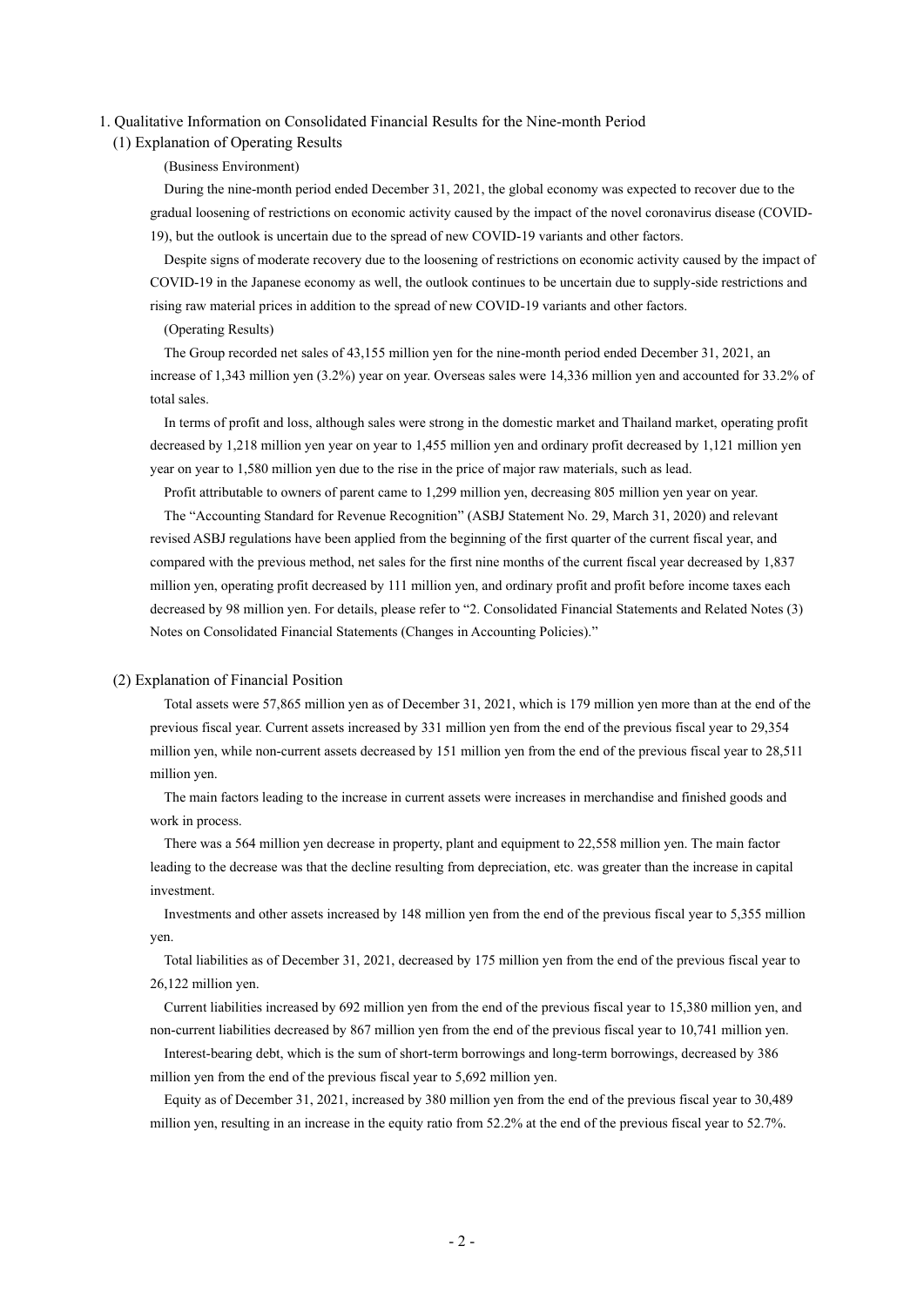#### <span id="page-4-0"></span>(3) Explanation of Forecast for the Fiscal Year Ending March 31, 2022

There have been changes to the consolidated forecast for the fiscal year ending March 31, 2022 from the consolidated forecast that was announced on May 12, 2021 based on results, etc. in the nine-month period ended December 31, 2021.

For details, please refer to the "Notice Regarding Revisions to Consolidated Forecast for the Fiscal Year Ending March 31, 2022" announced on February 3, 2022 (Japanese only).

Regarding the spread of COVID-19 and the timing of the settlement of COVID-19, etc., no changes have been made to the assumptions (that this situation will continue in the fiscal year ending March 31, 2022 and certain limits will be set regarding economic activity as there is no uniform opinion regarding the spread of COVID-19, the timing of the settlement of COVID-19, etc.) announced on May 12, 2021.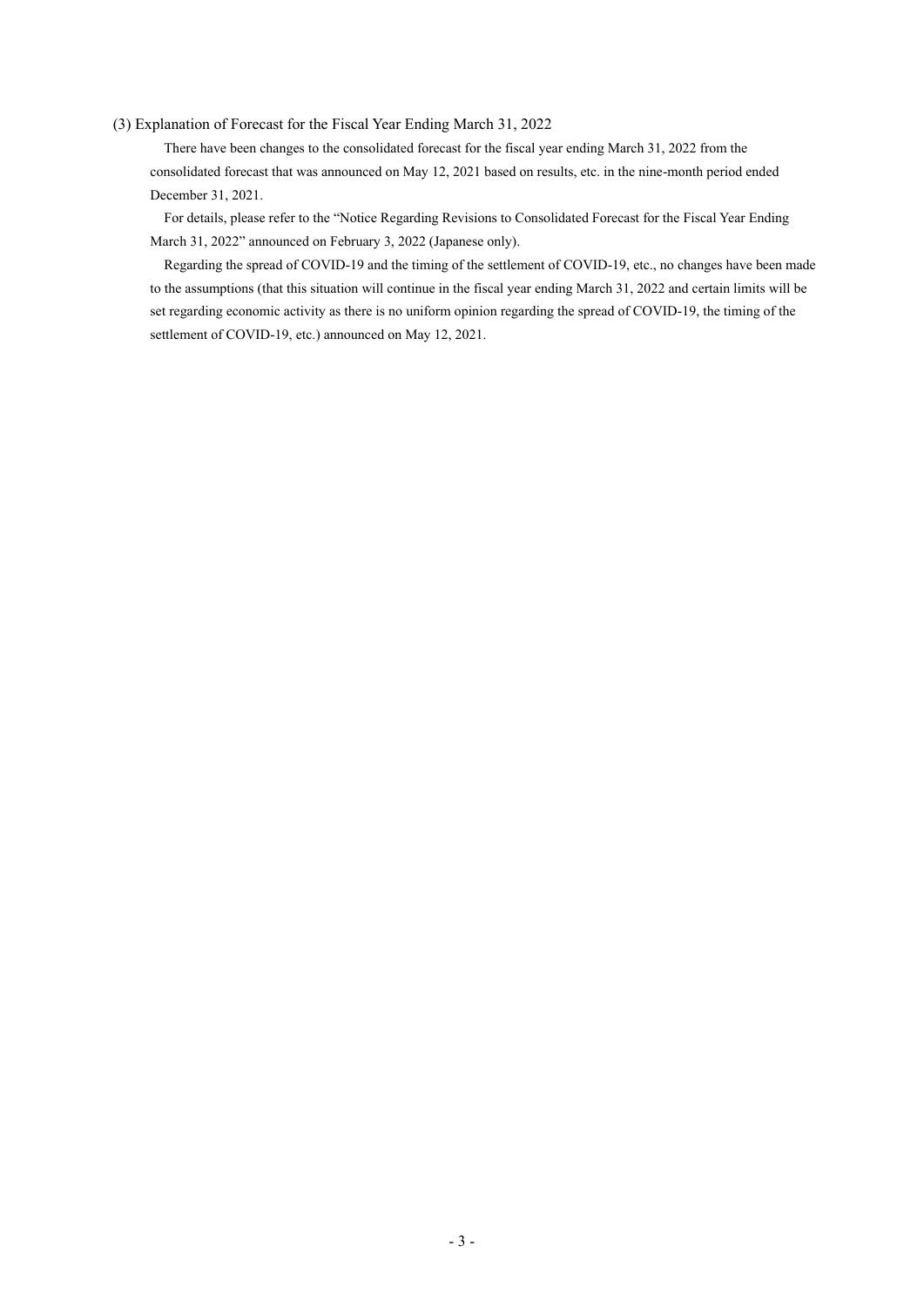### <span id="page-5-0"></span>2. Consolidated Financial Statements and Related Notes

<span id="page-5-1"></span>(1) Consolidated Balance Sheets

|                                                     |                      | (Millions of yen)       |
|-----------------------------------------------------|----------------------|-------------------------|
|                                                     | As of March 31, 2021 | As of December 31, 2021 |
| <b>ASSETS</b>                                       |                      |                         |
| Current assets                                      |                      |                         |
| Cash and deposits                                   | 5.852                | 4,411                   |
| Notes and accounts receivable - trade               | 12,080               | 10,720                  |
| Electronically recorded monetary claims - operating | 1,049                | 1,204                   |
| Securities                                          | 2,923                | 3,134                   |
| Merchandise and finished goods                      | 2,288                | 3,856                   |
| Work in process                                     | 2,862                | 3,215                   |
| Raw materials and supplies                          | 1,285                | 1,690                   |
| Other                                               | 689                  | 1,127                   |
| Allowance for doubtful accounts                     | (7)                  | (6)                     |
| Total current assets                                | 29,023               | 29,354                  |
| Non-current assets                                  |                      |                         |
| Property, plant and equipment                       |                      |                         |
| Buildings and structures, net                       | 7,038                | 6,976                   |
| Machinery, equipment and vehicles, net              | 7,244                | 6,377                   |
| Tools, furniture and fixtures, net                  | 704                  | 648                     |
| Land                                                | 7,256                | 7,512                   |
| Leased assets, net                                  | 521                  | 457                     |
| Construction in progress                            | 358                  | 585                     |
| Total property, plant and equipment                 | 23,123               | 22,558                  |
| Intangible assets                                   |                      |                         |
| Leased assets                                       | 11                   | 8                       |
| Other                                               | 320                  | 588                     |
| Total intangible assets                             | 331                  | 596                     |
| Investments and other assets                        |                      |                         |
| Investment securities                               | 3,130                | 3,369                   |
| Deferred tax assets                                 | 1,928                | 1,876                   |
| Other                                               | 171                  | 131                     |
| Allowance for doubtful accounts                     | (22)                 | (22)                    |
| Total investments and other assets                  | 5,207                | 5,355                   |
| Total non-current assets                            | 28,662               | 28,511                  |
| Total assets                                        | 57,686               | 57,865                  |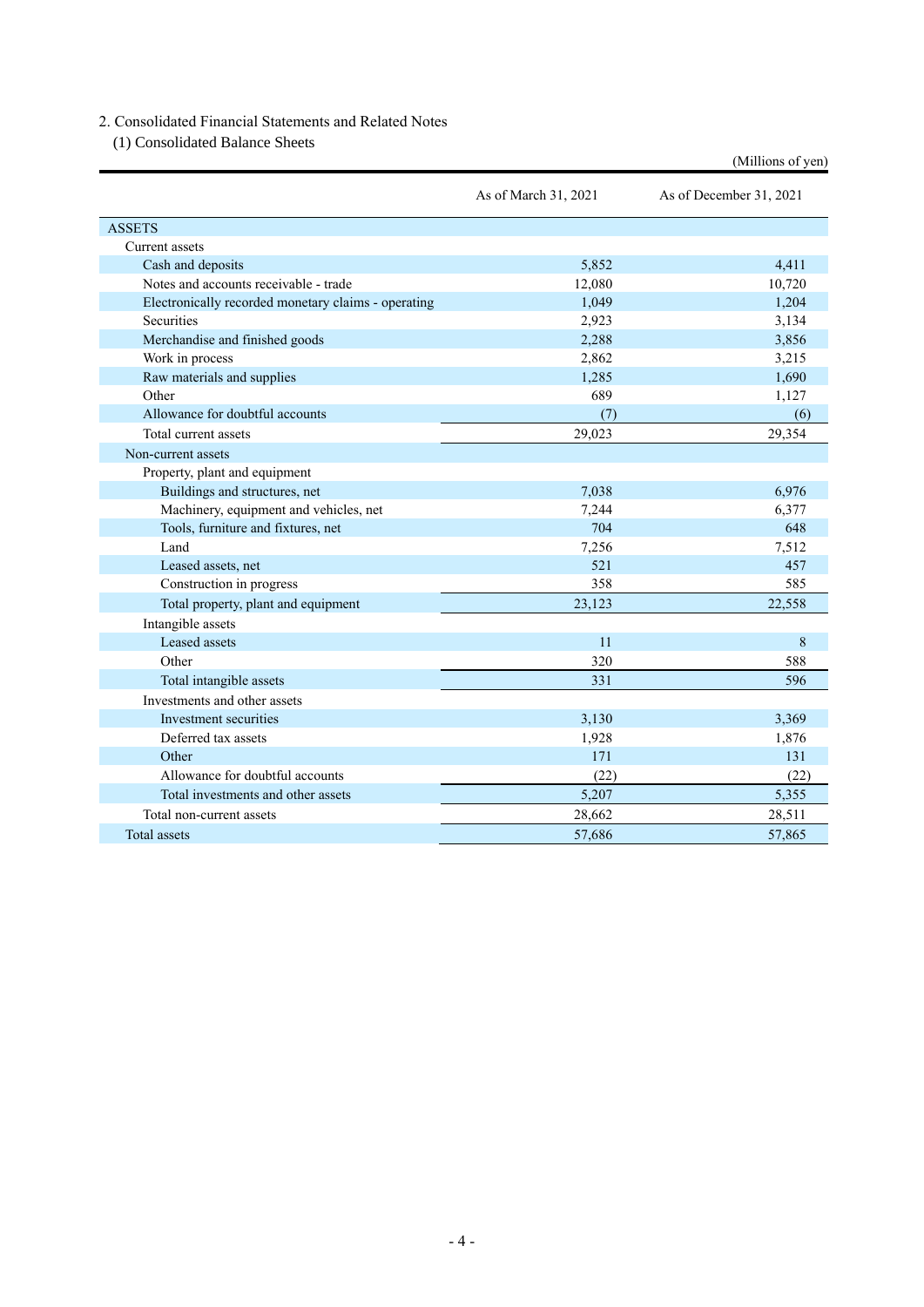|                                                       |                      | (Millions of yen)       |
|-------------------------------------------------------|----------------------|-------------------------|
|                                                       | As of March 31, 2021 | As of December 31, 2021 |
| <b>LIABILITIES</b>                                    |                      |                         |
| <b>Current liabilities</b>                            |                      |                         |
| Notes and accounts payable - trade                    | 3,926                | 5,065                   |
| Electronically recorded obligations - operating       | 2,170                | 2,098                   |
| Short-term borrowings                                 | 3,410                | 3,951                   |
| Lease obligations                                     | 117                  | 105                     |
| Income taxes payable                                  | 743                  | 109                     |
| Accrued consumption taxes                             | 478                  | 238                     |
| Provision for bonuses                                 | 890                  | 719                     |
| Provision for environmental measures                  | $\mathbf{0}$         |                         |
| Notes payable - facilities                            | 18                   | $\overline{4}$          |
| Electronically recorded obligations - facilities      | 327                  | 307                     |
| Other                                                 | 2,604                | 2,778                   |
| Total current liabilities                             | 14,688               | 15,380                  |
| Non-current liabilities                               |                      |                         |
| Long-term borrowings                                  | 2,668                | 1,740                   |
| Lease obligations                                     | 477                  | 417                     |
| Deferred tax liabilities                              | 793                  | 793                     |
| Provision for environmental measures                  | $\mathbf{1}$         | $\mathbf{1}$            |
| Retirement benefit liability                          | 7,036                | 7,123                   |
| Asset retirement obligations                          | 54                   | 54                      |
| Other                                                 | 577                  | 611                     |
| Total non-current liabilities                         | 11,609               | 10,741                  |
| <b>Total liabilities</b>                              | 26,297               | 26,122                  |
| <b>NET ASSETS</b>                                     |                      |                         |
| Shareholders' equity                                  |                      |                         |
| Share capital                                         | 1,640                | 1,640                   |
| Capital surplus                                       | 653                  | 653                     |
| Retained earnings                                     | 26,036               | 26,520                  |
| Treasury shares                                       | (11)                 | (11)                    |
| Total shareholders' equity                            | 28,318               | 28,802                  |
| Accumulated other comprehensive income                |                      |                         |
| Valuation difference on available-for-sale securities | 1,386                | 1,566                   |
| Deferred gains or losses on hedges                    | $10\,$               | 23                      |
| Foreign currency translation adjustment               | 398                  | 106                     |
| Remeasurements of defined benefit plans               | (4)                  | (9)                     |
| Total accumulated other comprehensive income          | 1,790                | 1,687                   |
| Non-controlling interests                             | 1,279                | 1,253                   |
| Total net assets                                      | 31,388               | 31,743                  |
| Total liabilities and net assets                      | 57,686               | 57,865                  |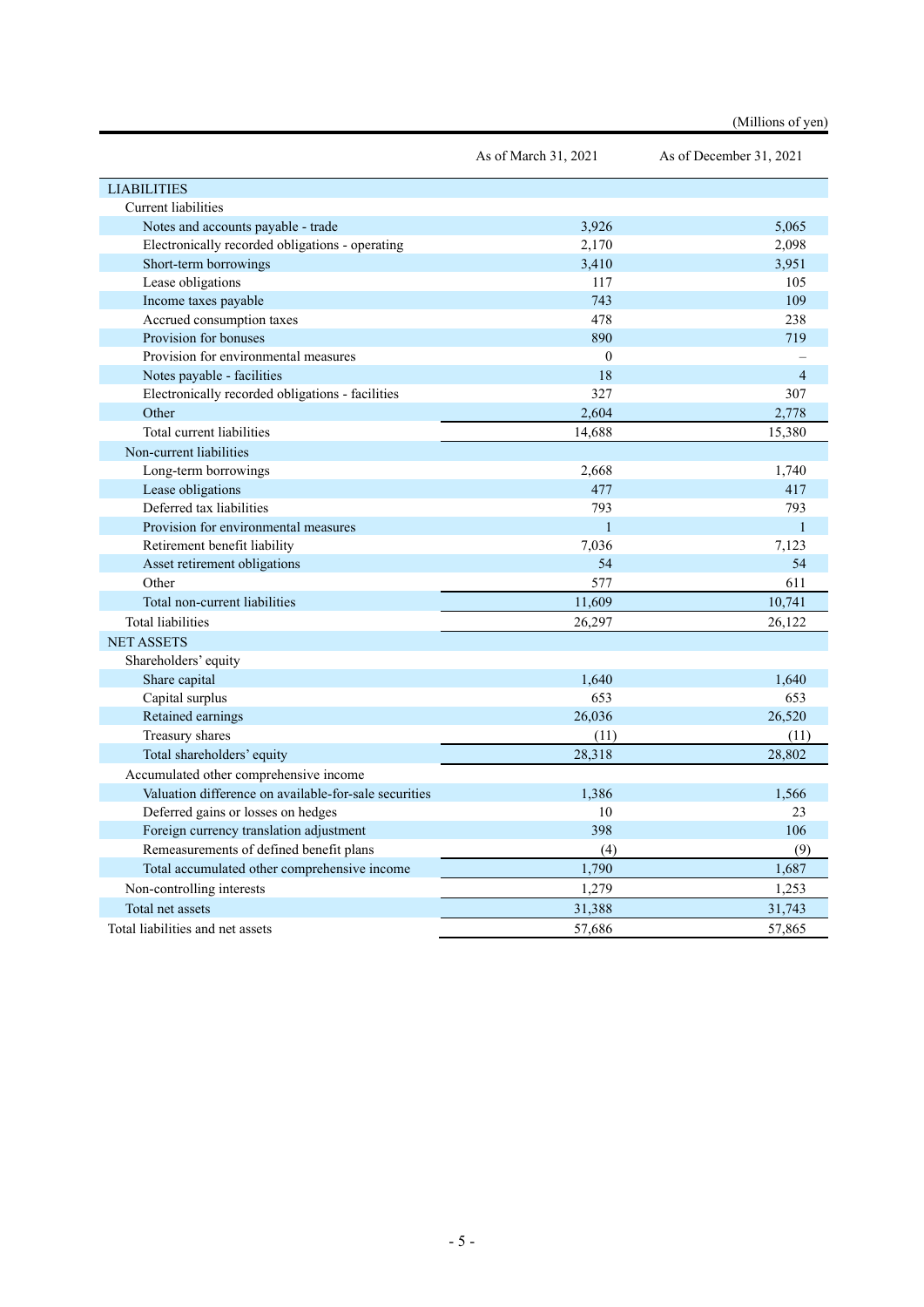### <span id="page-7-1"></span><span id="page-7-0"></span>(2) Consolidated Statements of Income and Comprehensive Income

(Consolidated Statements of Income (Cumulative))

|                                                                  |                                        | (Millions of yen)                      |
|------------------------------------------------------------------|----------------------------------------|----------------------------------------|
|                                                                  | Nine months ended<br>December 31, 2020 | Nine months ended<br>December 31, 2021 |
| Net sales                                                        | 41,812                                 | 43,155                                 |
| Cost of sales                                                    | 30,630                                 | 34,393                                 |
| Gross profit                                                     | 11,181                                 | 8,762                                  |
| Selling, general and administrative expenses                     | 8,507                                  | 7,306                                  |
| Operating profit                                                 | 2,674                                  | 1,455                                  |
| Non-operating income                                             |                                        |                                        |
| Interest income                                                  | 9                                      | 9                                      |
| Dividend income                                                  | 99                                     | 80                                     |
| Company house rent employee load money income                    | 49                                     | 51                                     |
| Share of profit of entities accounted for using equity<br>method | 1                                      | 21                                     |
| Foreign exchange gains                                           | 25                                     | 18                                     |
| Other                                                            | 68                                     | 76                                     |
| Total non-operating income                                       | 253                                    | 258                                    |
| Non-operating expenses                                           |                                        |                                        |
| Interest expenses                                                | 201                                    | 128                                    |
| Other                                                            | 24                                     | 5                                      |
| Total non-operating expenses                                     | 226                                    | 133                                    |
| Ordinary profit                                                  | 2,701                                  | 1,580                                  |
| Extraordinary income                                             |                                        |                                        |
| Gain on sale of non-current assets                               | 26                                     |                                        |
| Gain on bargain purchase                                         |                                        | 96                                     |
| Total extraordinary income                                       | 26                                     | 96                                     |
| <b>Extraordinary losses</b>                                      |                                        |                                        |
| Loss on disposal of non-current assets                           | 2                                      | 7                                      |
| Total extraordinary losses                                       | $\overline{2}$                         | $\overline{7}$                         |
| Profit before income taxes                                       | 2,726                                  | 1,669                                  |
| Income taxes                                                     | 714                                    | 478                                    |
| Profit                                                           | 2,011                                  | 1,191                                  |
| Loss attributable to non-controlling interests                   | (93)                                   | (108)                                  |
| Profit attributable to owners of parent                          | 2,105                                  | 1,299                                  |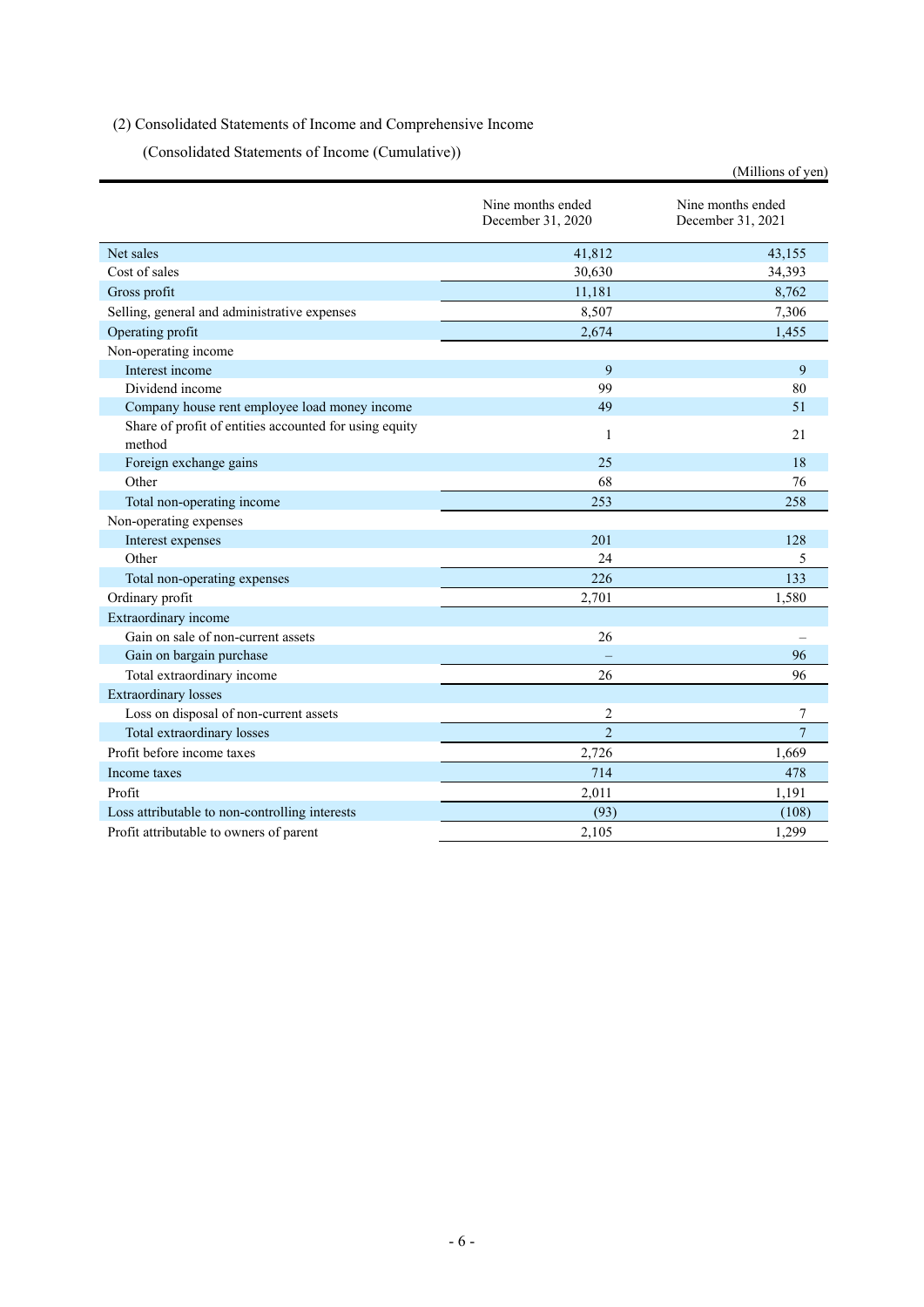|  |  |  | (Consolidated Statements of Comprehensive Income (Cumulative)) |
|--|--|--|----------------------------------------------------------------|
|  |  |  |                                                                |

<span id="page-8-0"></span>(Millions of yen) Nine months ended December 31, 2020 Nine months ended December 31, 2021 Profit  $2,011$  1,191 Other comprehensive income Valuation difference on available-for-sale securities 607 607 179 Deferred gains or losses on hedges 93 12 Foreign currency translation adjustment (932) (219) Remeasurements of defined benefit plans, net of tax 36 (3) Share of other comprehensive income of entities accounted for using equity method 11 accounted for using equity method 11 accounted for using equity method 11 Total other comprehensive income (202) (19) Comprehensive income 1,309 1,171 Comprehensive income attributable to Comprehensive income attributable to owners of parent 1,999 1,196 Comprehensive income attributable to non-controlling (190) (25) (25)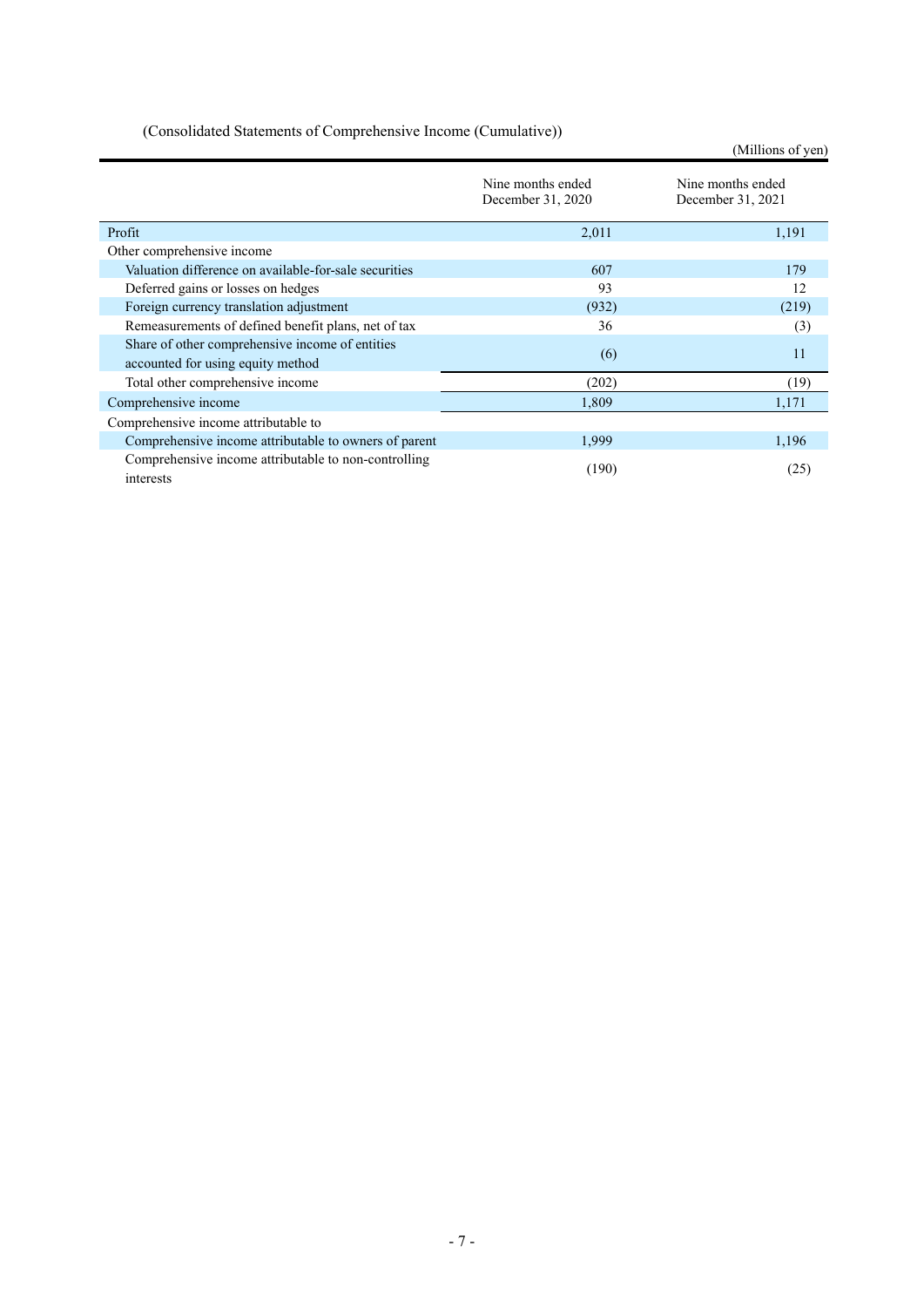#### <span id="page-9-1"></span><span id="page-9-0"></span>(3) Notes on Consolidated Financial Statements

(Going Concern Assumptions) Not applicable.

<span id="page-9-2"></span>(Material Changes in the Amount of Shareholders' Equity) Not applicable.

#### <span id="page-9-3"></span>(Application of Special Accounting for Preparing Consolidated Financial Statements)

Income taxes for the nine-month period are calculated by multiplying profit before income taxes for the nine-month period by a reasonable estimate of the effective tax rate, after application of tax effect accounting, for estimated profit before income taxes in the nine-month period of the current fiscal year. Deferred taxes are included in income taxes.

#### <span id="page-9-4"></span>(Changes in Accounting Policies)

(Application of Accounting Standard for Revenue Recognition, etc.)

The "Accounting Standard for Revenue Recognition" (ASBJ Statement No. 29, March 31, 2020) and relevant revised ASBJ regulations have been applied from the beginning of the first quarter of the current fiscal year, and revenue has been recognized at the amount expected to be received upon exchange of promised goods or services at time the control of said goods or services is transferred to the customer. The main changes are as follows.

- The Company previously recognized revenue from product sales transactions, etc., based on the total amount of consideration received from the customer, but has changed to a method of recognizing revenue on a net basis for transactions in which the provision of the product to the customer is deemed to be an agent.
- The Company previously recognized revenue for some transactions when the shipment of individual products or the provision of services was completed, using the individual product shipment or the completion of services as the unit of accounting. However, the Company has changed to a method of recognizing revenue when control of all products and services included in a contract, etc. is transferred to the customer.
- The Company previously accounted for sales rebates and other consideration paid to customers as selling, general and administrative expenses or other items, but has changed to a method of reducing the amount of such consideration from the transaction price.

For the application of the Accounting Standard for Revenue Recognition and relevant revised ASBJ regulations, the Company has followed the transitional treatment prescribed in the proviso to paragraph 84 of the Accounting Standard for Revenue Recognition, and the cumulative effect of the retrospective application, assuming the new accounting policy had been applied to periods prior to the beginning of the first quarter of the current fiscal year was added to or deducted from the opening balance of retained earnings of the first quarter of the current fiscal year, and thus the new accounting policy was applied from such opening balance. However, the Company has applied the method prescribed in paragraph 86 of the Accounting Standard for Revenue Recognition and has not applied the new accounting policy retrospectively to contracts for which nearly all the revenue amounts had been recognized in accordance with the previous treatment in periods prior to the beginning of the first quarter of the current fiscal year.

As a result, compared with the previous method, net sales for the first nine months of the current fiscal year decreased by 1,837 million yen, cost of sales decreased by 234 million yen, selling, general and administrative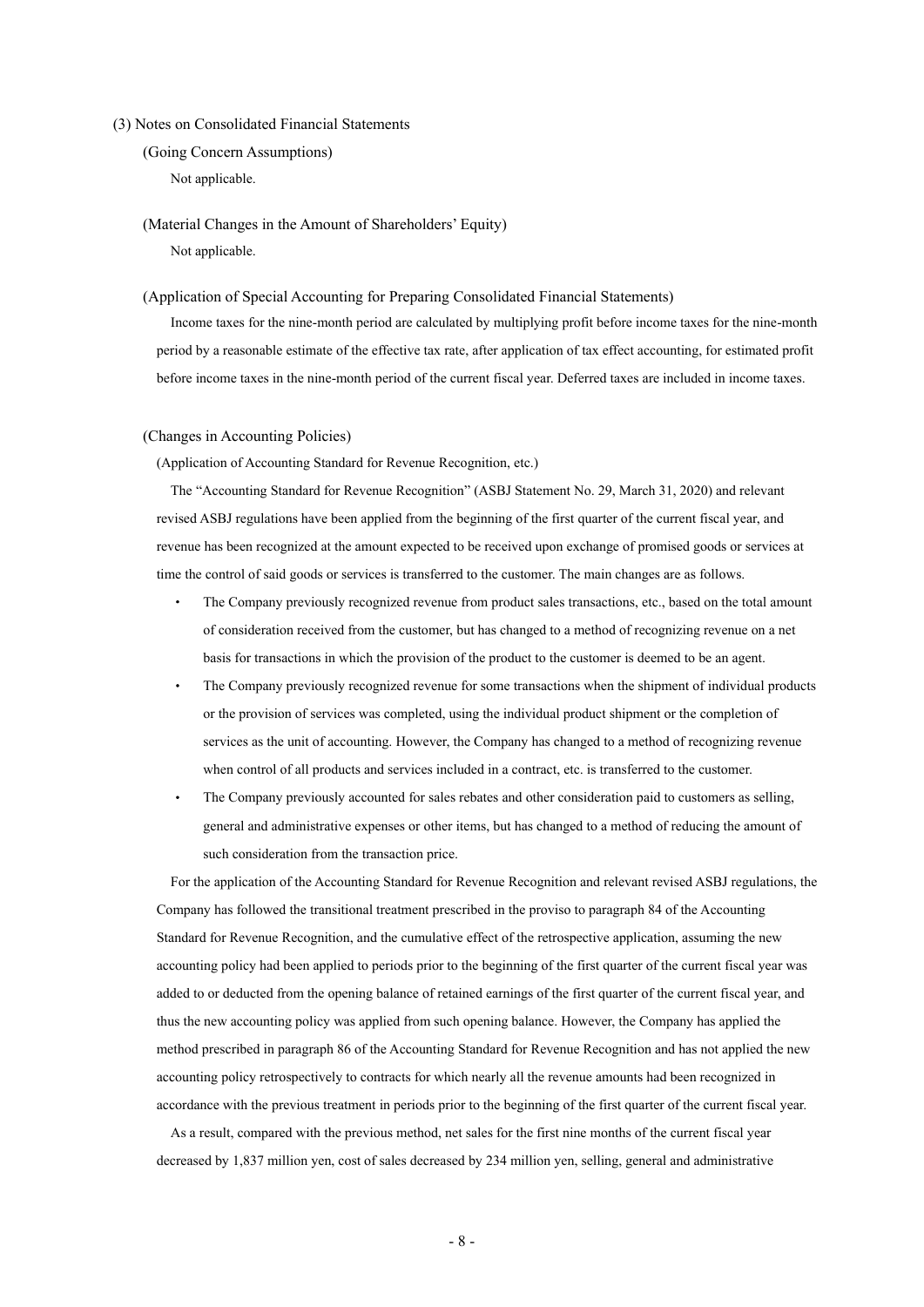expenses decreased by 1,491 million yen, operating profit decreased by 111 million yen, operating expenses decreased by 13 million yen, and ordinary profit and profit before income taxes each decreased by 98 million yen. In addition, due to the transitional treatment prescribed in the proviso to paragraph 84 of the Accounting Standard for Revenue Recognition, the opening balance of retained earnings at the beginning of the current fiscal year decreased by 133 million yen.

(Application of Accounting Standard for Fair Value Measurement and Its Implementation Guidance)

The "Accounting Standard for Fair Value Measurement" (ASBJ Statement No. 30, July 4, 2019) and its implementation guidance are applied from the first quarter of the current fiscal year. New accounting policy is applied prospectively in accordance with the transitional treatments set forth in paragraph 19 of the Accounting Standard for Fair Value Measurement and paragraph 44-2 of the "Accounting Standard for Financial Instruments" (ASBJ Statement No. 10, July 4, 2019). There is no impact on the consolidated financial statements for the first nine months of the current fiscal year.